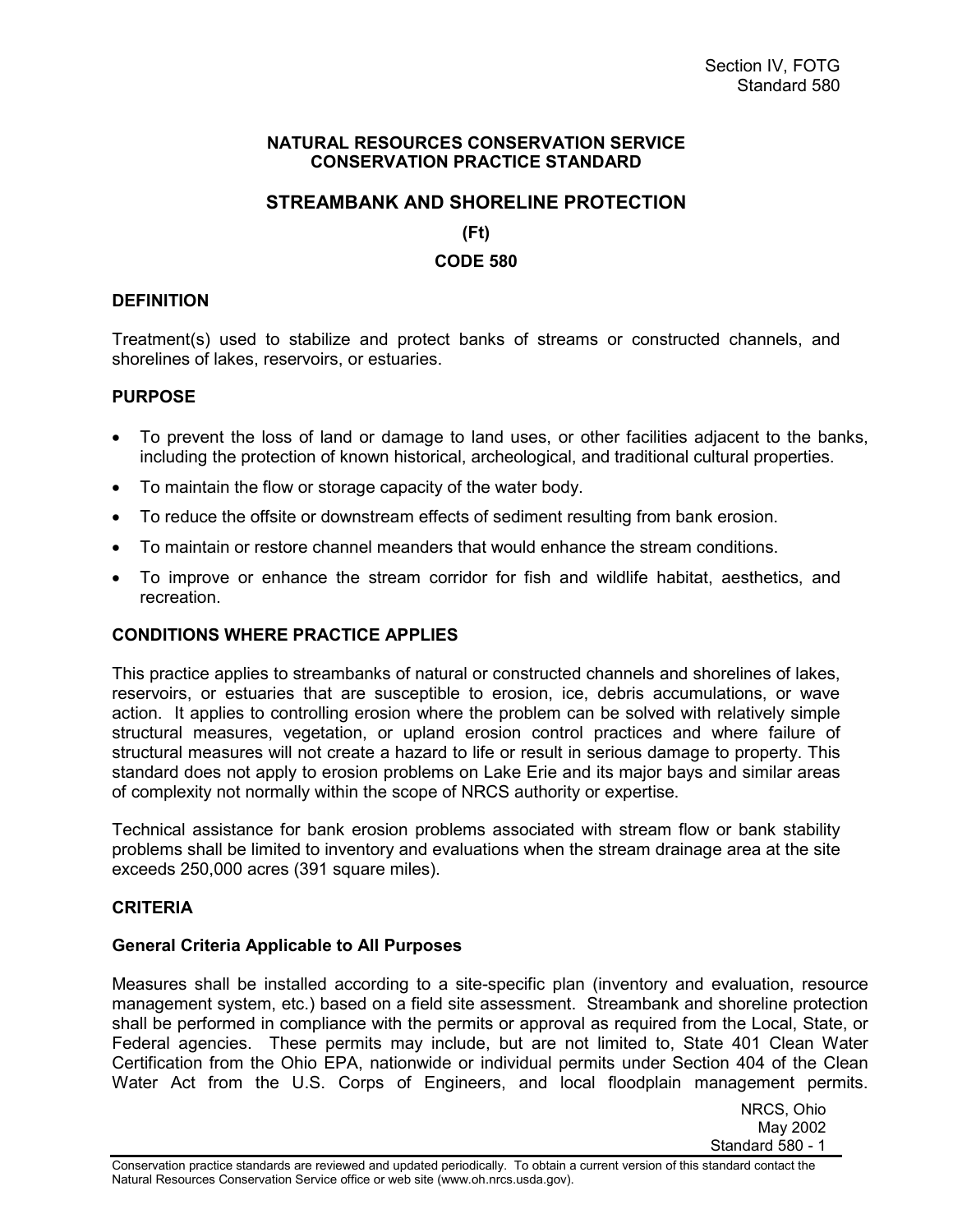Stream or riparian area restoration that is planned within 1000 feet of a state designated scenic river needs to be reviewed and approved by the director of the department of Natural Resources in accordance with ORC Section 1517.

Protective measures to be applied shall be compatible with land use objectives and improvements planned or being carried out by others.

Protective measures shall be compatible with the bank or shoreline materials, water chemistry, channel or lake hydraulics, and slope characteristics both above and below the water line.

Protective measures may be vegetative, soil bioengineering systems, structural measures, or any combination of the three. The selection of an alternative shall be based on identified problems, goals, and objectives of the project.

End sections shall be adequately bonded to existing measures, terminate in stable areas, or be otherwise stabilized.

Protective measures shall be on stable slopes after installation is completed. Bank or shoreline materials, and the type of measure installed, shall determine maximum slopes.

Designs will provide for protection from upslope runoff.

Internal drainage for bank seepage shall be provided when needed. Geotextiles or properly designed filter bedding shall be used on structural measures to prevent piping of soil.

Measures shall not adversely affect threatened and endangered species nor species of special concern, as defined by the appropriate State and Federal agencies.

Measures shall be designed for anticipated fluctuating water levels.

Disturbed areas shall be protected from erosion as soon as practical after construction.

Vegetation shall be selected that is best suited for the site and shall be protected until established.

Protective measures should be self-sustaining or require minimum maintenance.

#### **Additional Criteria for Streambanks**

Stream reaches to be treated shall be classified using a recognized stream classification system to document the characteristics of the stream. The stream classification system recommended for use is the Rosgen Stream Classification System, developed by David Rosgen (1996). The Stream Channel Classification Jobsheet with this standard should be used to document the stream data collected and stream type. Streams typically undergo a sequence of adjustments after channel or watershed disturbances. Special consideration should be given to streams and their watersheds that have been significantly disturbed or modified within the last 20 years. A Channel Evolution Model (CEM) should be used to determine the current condition of a stream (i.e. -stable, aggrading, or degrading), and to help predict future stream change. Stream classification and CEM both provide insight as to

NRCS, Ohio May 2002 Standard 580 - 2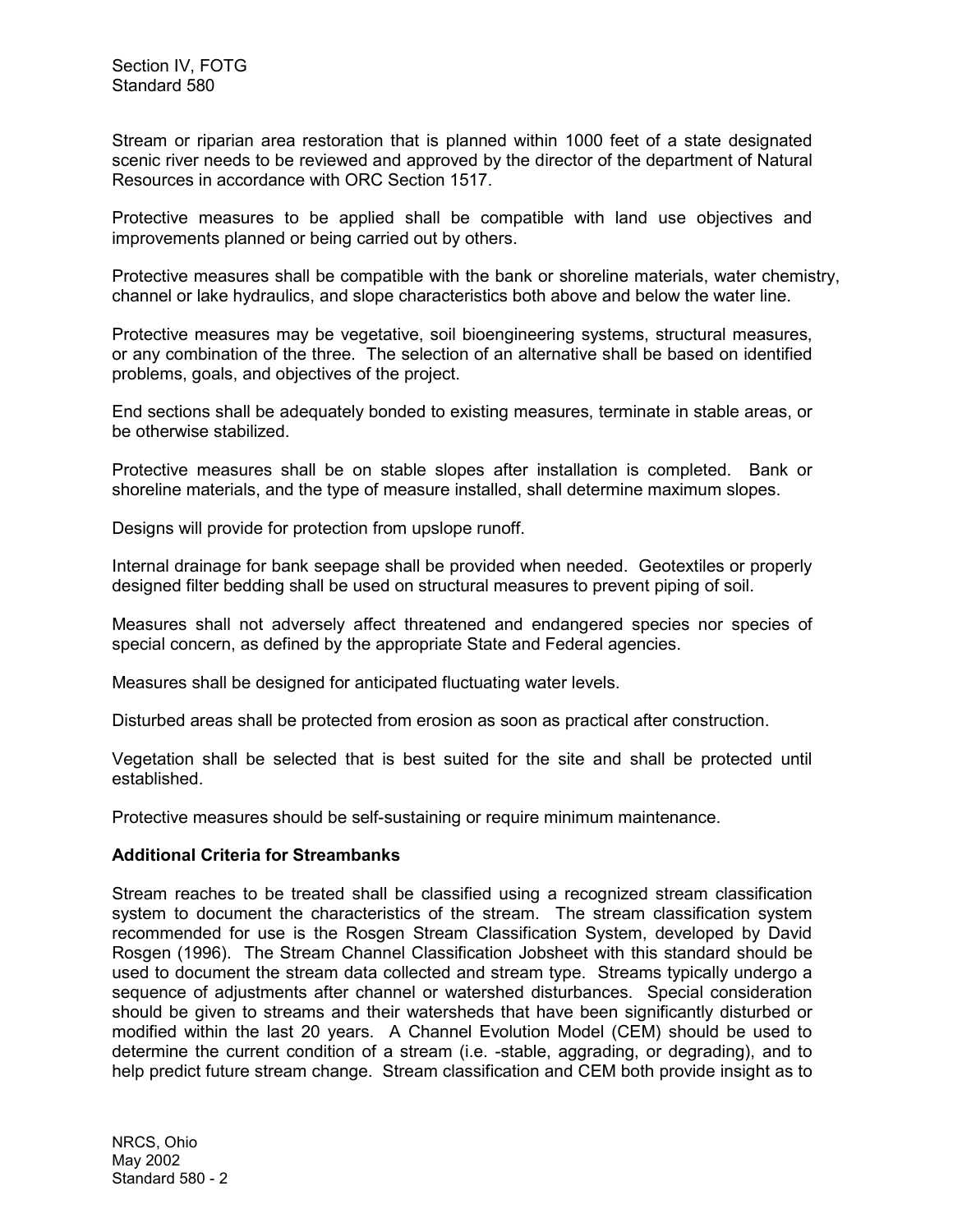the type of stability problems occurring within the stream corridor and potential opportunities for restoration or correction.

Evaluations of stream and streambank problems should include an inventory of the site conditions. The problem should be identified along with the cause and extent of the problem. Alternatives should be developed that are based on suitability of the site, an analysis of bank stability, and be consistent with an appropriate bank stabilization technique. Rosgen's classification system characterizes physical characteristics of each stream type and can be used as a guide to develop relationships for stable geometry for the project.

Vegetative measures shall be considered first. Problems that cannot be controlled by vegetative measures should be considered for structural measures along with vegetative measures.

The channel grade shall be stable based on a field assessment before any permanent type of bank protection can be considered feasible, unless the protection can be constructed to a depth below the anticipated lowest depth of scour.

The bottom of structural measures shall be set at a stable elevation and be protected against undercutting.

Channel clearing to remove stumps, fallen trees, debris, and bars shall only be done when they are causing or would likely cause detrimental bank erosion, structural damage or failure. Important fish and wildlife habitat elements shall be retained or replaced to the extent possible.

Changes in channel alignment, or channel geometry, shall not be made unless the changes are based on a geomorphic assessment of the site that includes upstream and downstream reaches of the stream. Channel width to depth ratio, slope, meander pattern, and bed features, shall be modeled according to a stable reference reach. Reference reaches are stream segments that represent a stable or desired channel in the region. The current and future discharge-sediment regime shall be based on an assessment of the watershed above the proposed channel alignment.

Measures shall be functional for the design flow and sustainable for higher flow conditions, based on acceptable risk.

Measures shall be designed to avoid an increase in downstream or upstream natural erosion or deposition in the main channel or side channels in the work area.

Measures shall not limit stream flow access to the floodplain, or cause the stream to become more entrenched, unless the change is based on a geomorphic assessment of the site.

Measures shall not reduce the capacity of the low flow channel below the bankfull or stream forming flow. Bankfull flow corresponds to a discharge that just fills the low flow channel and begins to flow onto the floodplain. Bankfull discharge is generally associated with a 1-2 year frequency flow.

Planning, design, and construction of streambank stabilization systems shall be according to governing policies.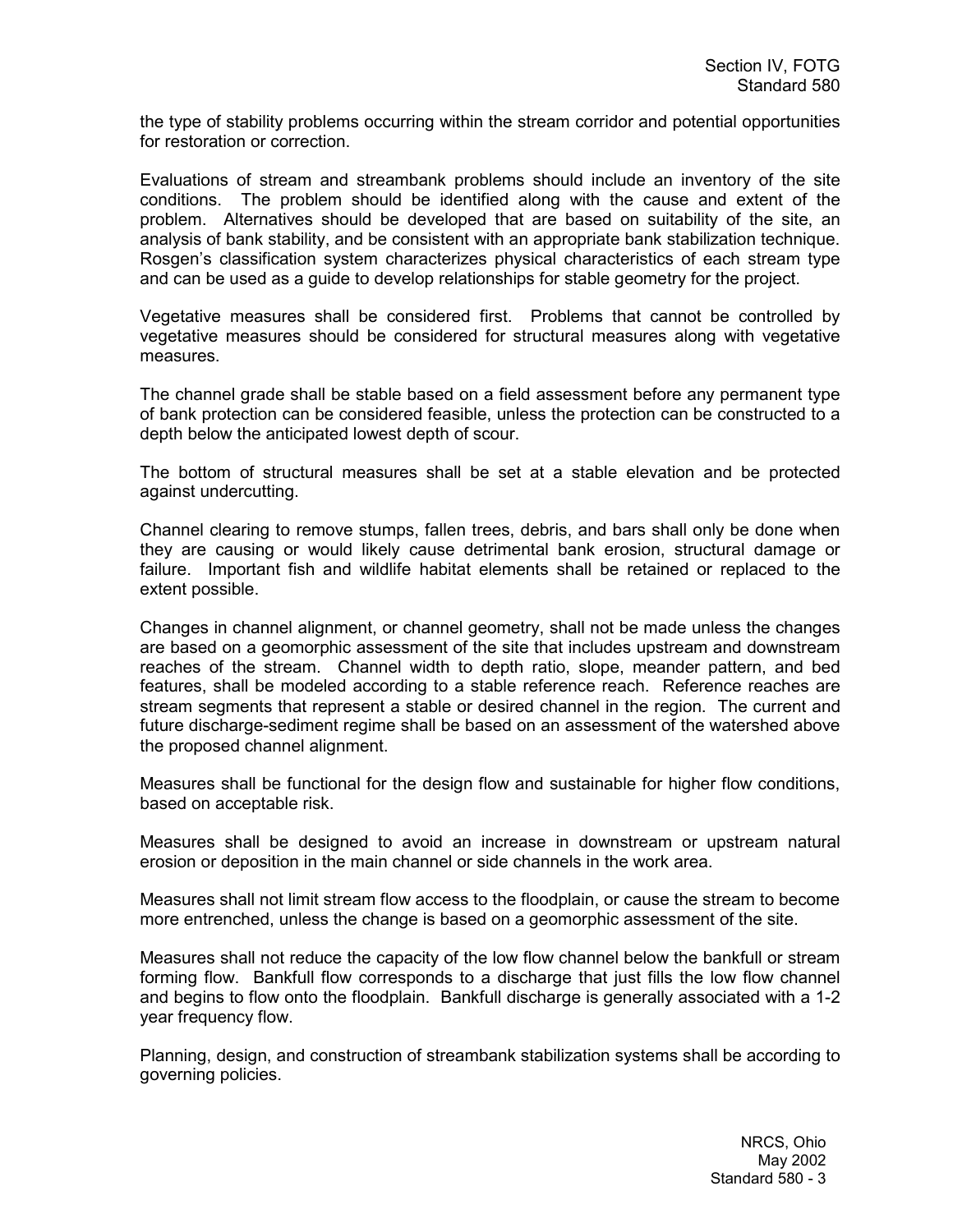### **Additional Criteria for Shorelines**

Structural shoreline protective measures shall be keyed to a depth to prevent undercutting during low water.

Design and installation of structural measures extending below water level shall be based on an evaluation of the lake bottom for a minimum of 50 feet out from the shoreline.

The height of structural shoreline protection measures shall be based on the design water surface plus the computed wave height and freeboard.

Additional guidance for evaluation, planning, and design of stream corridor improvement is given in the Reference section at the end of this standard.

#### **Additional Criteria for Stream Corridor Improvement**

Stream corridor vegetative components shall be established as necessary for ecosystem functioning and stability. The appropriate composition of vegetative components is a consideration in preventing excess long-term channel migration in re-established stream corridors.

Measures shall be designed to achieve any habitat and population objectives for fish and wildlife species or communities of concern as determined by a site-specific assessment or management plan.

Measures shall be designed to meet any aesthetic objectives as determined by a sitespecific assessment or management plan.

Measures shall be designed to achieve any recreation objectives as determined by a sitespecific assessment or management plan.

Additional guidance for evaluation, planning, and design of stream corridor improvement is given in the Reference section at the end of this standard.

#### **CONSIDERATIONS**

#### **Assessments**

Assess streambank or shoreline protection needs in detail to identify the causes contributing to the instability. An interdisciplinary team is recommended to evaluate causes of instability and to assist with planning and design of potential solutions. Future changes that may occur in the watershed hydrology and sediment transport should be considered.

#### **Aesthetics**

Aesthetic objectives are based on human needs, including visual quality, noise control, and microclimate control.

Construction materials, grading practices, and other site development elements should be selected and designed to be compatible with adjacent land uses and anticipated future conditions.

NRCS, Ohio May 2002 Standard 580 - 4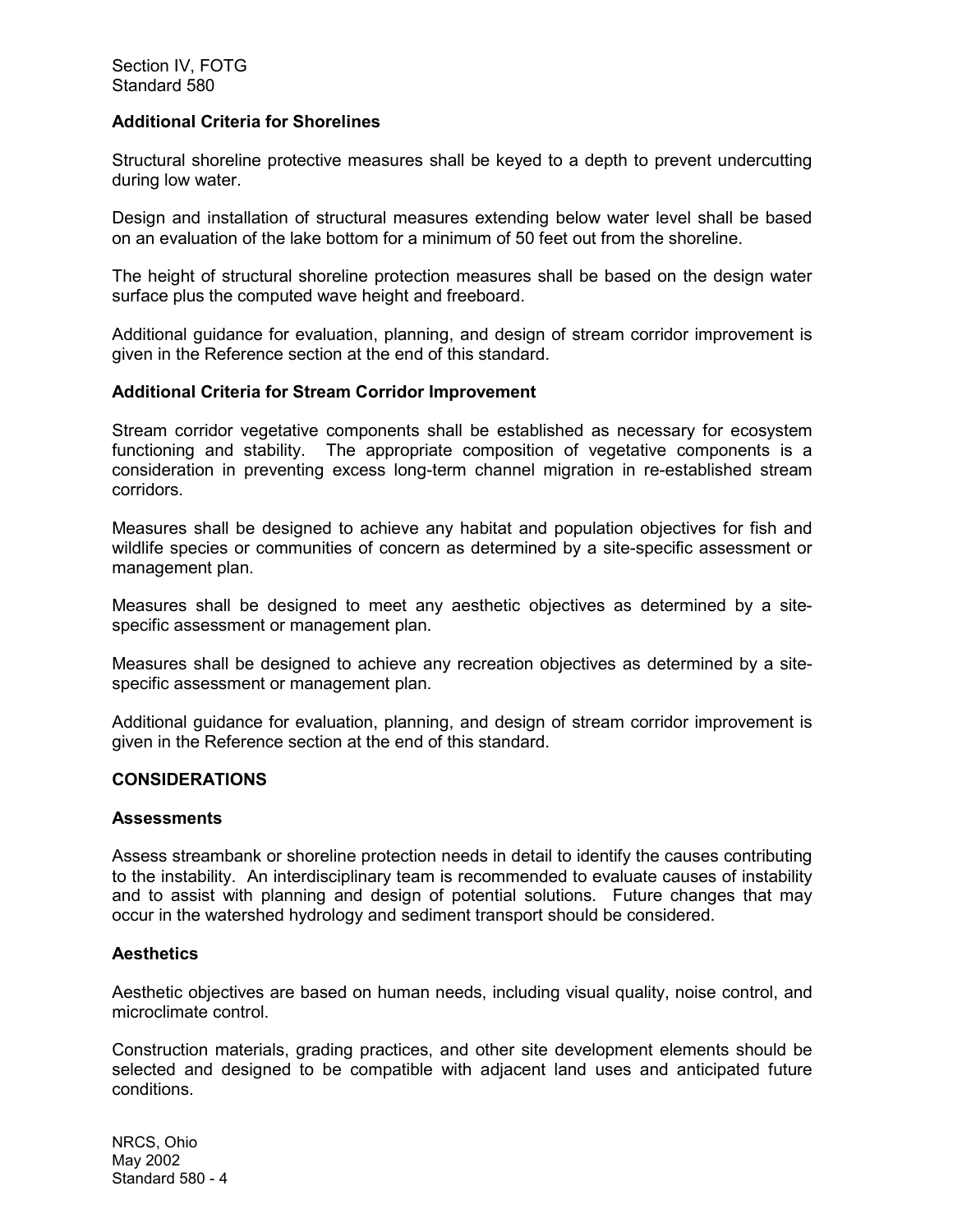### **Vegetative Species Selection**

Utilize vegetative species that are native and/or compatible with local ecosystems. Avoid introduced or exotic species that could become nuisances. Consider species that have multiple values such as those suited for biomass, nuts, fruit, browse, nesting, aesthetics and tolerance to locally used herbicides. Avoid species that may be alternate hosts to disease or pests. Species diversity should be considered to avoid loss of function due to speciesspecific pests. Species on noxious plant lists shall not be used. Guidance for selecting vegetative species is given in:

Appendix A – Grasses and Legume Seedings, Section IV, Field Office Technical Guide

Appendix B – Tree and Shrub Planting, Section IV, Field Office Technical Guide

Domestic livestock and wildlife may also need to be controlled during establishment of vegetative measures. Appropriate grazing practices and livestock exclusion may be needed after establishment to maintain plant community integrity.

### **Habitat**

Consider maintaining or improving the habitat value for fish and wildlife, including lowering or moderating water temperature, and improving water quality.

Objectives are based on the survival and reproductive needs of populations and communities, which include habitat diversity, habitat linkages, daily and seasonal habitat ranges, limiting factors and native plant communities. The type, amount, and distribution of vegetation shall be based on the requirements of the fish and wildlife species or communities of concern to the extent possible.

Consider maximizing adjacent wetland functions and values with the project design.

Guidance on maintaining and enhancing fish and wildlife is given in applicable sections of the Field Office Technical Guide.

#### **Other Considerations**

Where possible, establish a buffer area of grasses or woody plants along the top of the bank. Guidance on establishing riparian or grass is found in Practice Standard 391, Riparian Forest Buffer, and Practice Standard 393, Filter Strip.

When appropriate, establish a diversion at the top of the bank or shoreline protection zone to help maintain and protect installed measures and to improve their function.

Conservation and stabilization of archeological, historic, structural and traditional cultural properties must be considered, when applicable.

Measures should consider anticipated ice action.

Measures installed along or within streams should help the stream achieve its best potential state of equilibrium.

Woody debris or other natural materials removed from the channel or streambank may be used as part of the protective measures.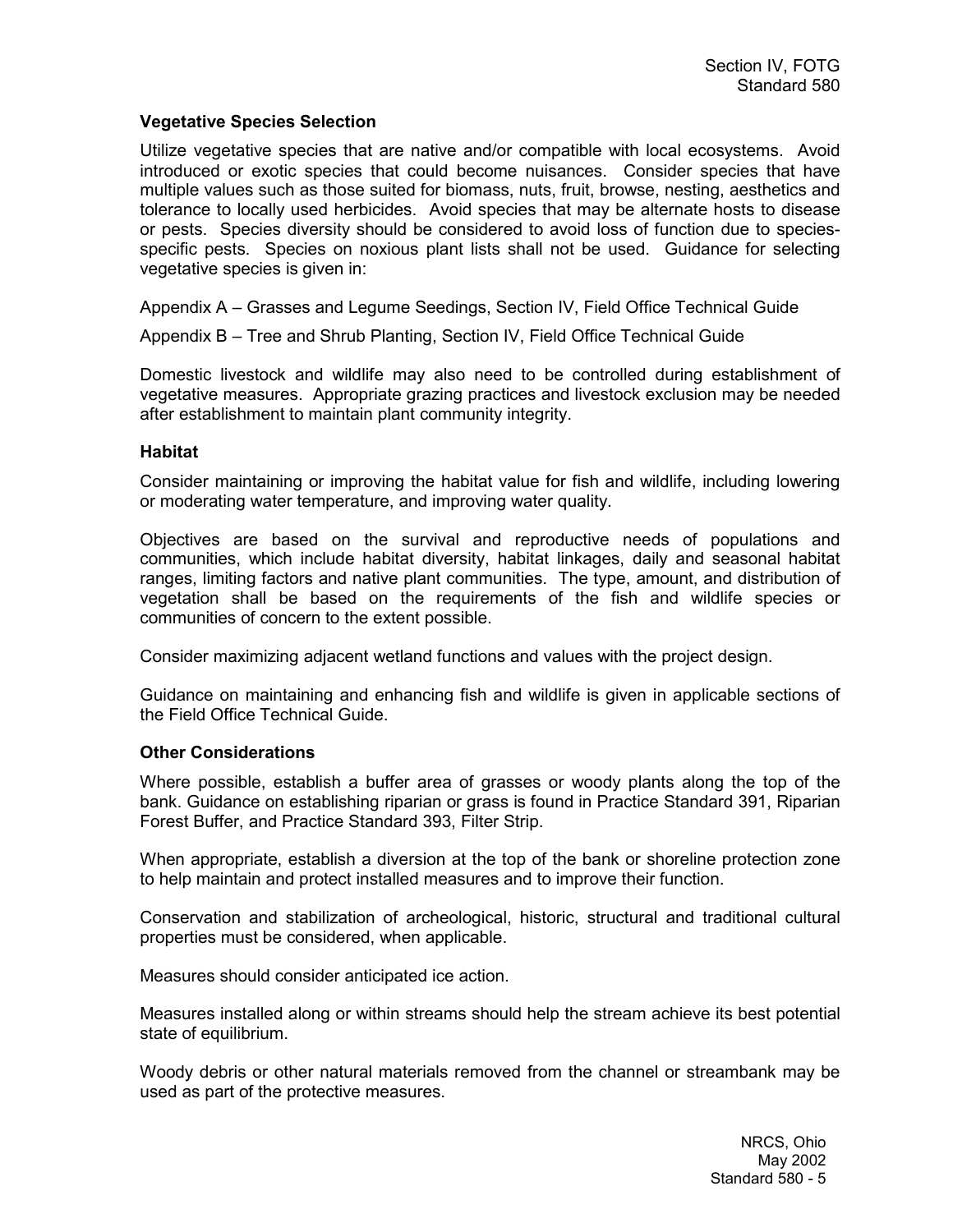Section IV, FOTG Standard 580

Measures that promote beneficial sediment deposition and the filtering of sediment, sediment-attached, and dissolved substances should be considered.

Recreation objectives are based on type of expected human use and safety requirements. Measures must be designed to minimize safety hazards to boaters, swimmers, or people using the shoreline or streambank.

## **PLANS AND SPECIFICATIONS**

Plans and specifications for streambank and shoreline protection shall be prepared for specific field sites based on this standard, and shall describe the requirements for applying the practice to achieve its intended purpose.

## **OPERATION AND MAINTENANCE**

An operation and maintenance plan shall be prepared for use by the owner or others responsible for operating and maintaining the practices. The plan shall provide specific instructions for operating and maintaining the practices to ensure that they function properly. It shall also provide for periodic inspections and prompt repair or replacement of damaged components or erosion.

## **REFERENCES:**

Additional guidance for evaluation, planning, and design of streambank protection systems, shoreline protection systems, and stream corridor improvement is given in:

- $\bullet$  NRCS, Engineering Field Handbook, Part 650, Chapter 16, "Streambank and Shoreline Protection.", 1996
- -NRCS Technical Release 69, Riprap for Slope Protection Against Wave Action, 1983.
- -NRCS Ohio Practice Standard 391, Riparian Forest Buffer, 1997.
- NRCS Ohio CADalog, collection of standard drawings and details in CAD format, can be found at: **http://www.oh.nrcs.usda.gov/engineering/cadd2.htm**
- $\bullet$  "Stream Corridor Restoration: Principles, Processes, and Practices, 1998" can be found on-line at: **http://www.usda.gov/stream\_restoration/**
- - ODNR, Ohio Stream Management Guides, can be found on-line at: **http://www.dnr.state.oh.us/water/pubs/fs\_st/streamfs.htm**
- - ODNR, Ohio Rainwater and Land Development, 1996, contained in the Technical Guide Reference File.